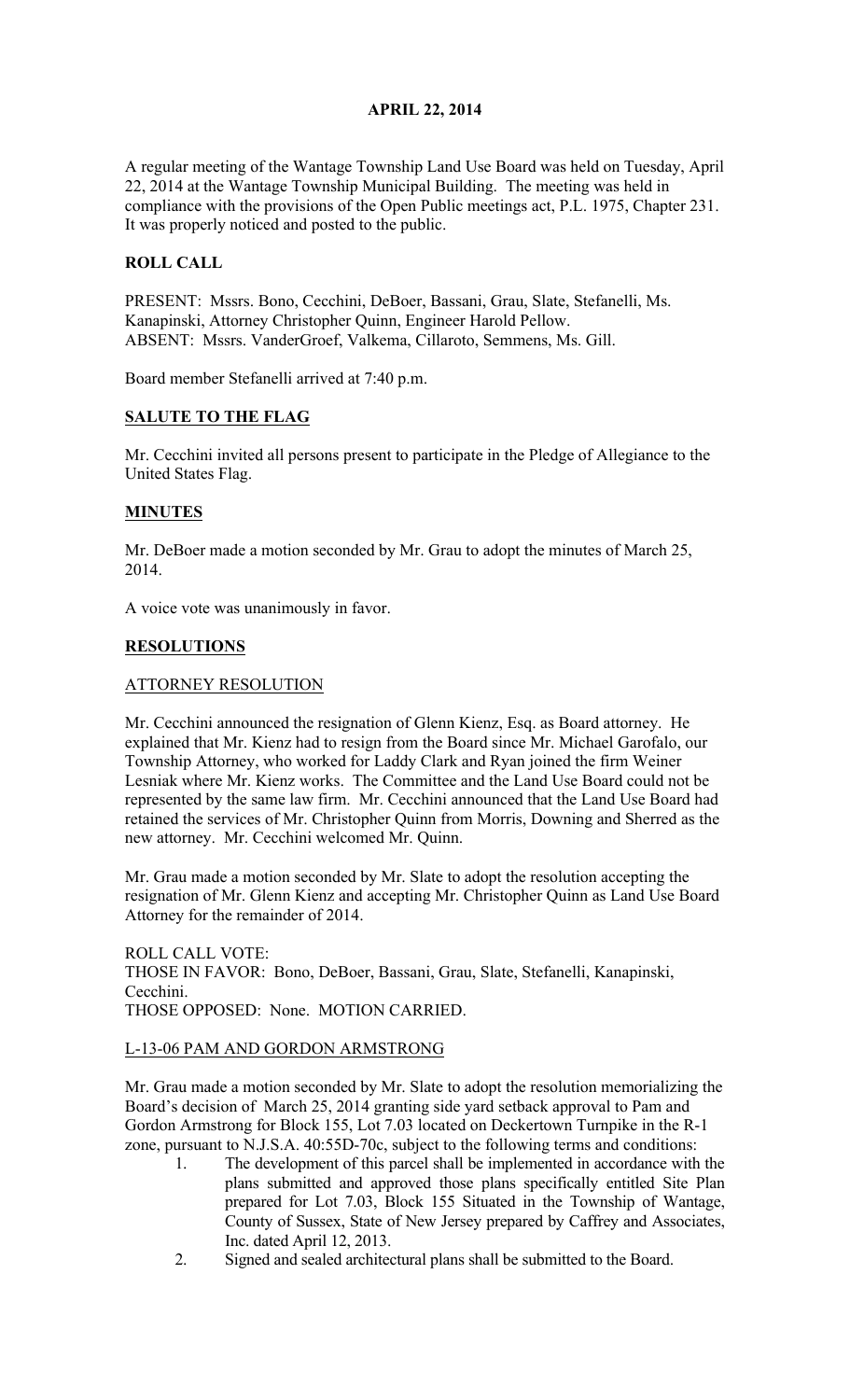- 3. Applicants shall provide a 10 ft. x 20 ft. back-out area in conjunction with the garage subject to final review and approval of the Board Engineer.
- 4. Pre-construction Meeting at least seventy-two (72) hours before any construction, a pre-construction meeting shall be held with municipal representatives, the Developer and its engineers and contractors. The meeting shall be held only after the Engineer's opinion of probable cost has been submitted to the municipality for computation of engineering and inspection fees posted, the form of which is to be approved by the Municipal Engineer.
- 5. Prior to the issuance of any construction permit, the Applicants shall file with the Board and Construction Official an affidavit verifying that the Applicants are in receipt of all necessary agency approvals other than the municipal agency having land use jurisdiction over the application and supply a copy of any approvals received.
- 6. Payment of all fees, costs, escrows due or to become due. Any monies are to be paid within twenty (20) days of said request by the Board's Secretary.
- 7. Certificate that taxes are paid to date of approval.
- 8. Subject to all other applicable rules, regulations, ordinances and statutes of the Township of Wantage, County of Sussex, State of New Jersey, or any other jurisdiction.

### ROLL CALL VOTE:

THOSE IN FAVOR: Bono, DeBoer, Bassani, Grau, Slate, Kanapinski, Cecchini. THOSE OPPOSED: None. MOTION CARRIED.

### **APPLICATIONS**

### L-14-02 565 LAND DEVELOPMENT, LLC

The applicant is seeking a lot line adjustment to allow for the development of one residential improvement, a use variance to allow for the location and access to a residential dwelling to be located in the HC zone, amendment to its approved site plan to include a used tire depository and use variance for signage to be permitted 5 feet from the existing right-of-way line instead of 20 feet. The property is known as Block 117, Lots 38.01, 38.03 and 38.05 and is located on Route 565 in the HC and R-5 zones.

Attorney Colleen Cunningham of Lucas and Gaus, Engineer Kenneth Wentink and applicant, Thomas Zummo, appeared before the Board.

Board members DeBoer, Bassani and Cecchini stepped down. Vice Chairman Ron Slate conducted the meeting.

Attorney Cunningham and Engineer Kenneth Wentink made a brief presentation of the application. Ms. Cunningham explained that two lot line adjustments were being proposed. She referred to the plans prepared by Kenneth Wentink, P.E., last revised April 10, 2014. The first lot line was 0.124 acre to be subdivided from Block 117, Lot 38.01 to be annexed to Block 117, Lot 38.03. As a result, Lot 38.03 would have 27.356 acres and Lot 38.01 would have 4.333 acres, conforming to area and dimensional requirements in the HC area. Mr. Pellow wished to discuss 150-foot transition area where the farm stand appears to be as well as Lot 38.05 and 38.06 which appeared to be in the 100-year flood plain. This lot line adjustment is needed to allow construction of a previously approved farm stand on Route 565. Mr. Zummo stated that this line adjustment resulted in better planning for parking while moving the farm stand out of the 100-year flood area. He indicated that the farm stand would benefit the community. Mr. Wentink indicated that the lot line was located 75 ft. from Route 565 and that it had been moved away from McCoy's Corner, allowing for the farm stand to be moved. He stated that there would be no variance required for that and it would be a better use of the land as it would allow for better parking as well as moving it out of the 100-year flood area.

The professionals explained that the second proposed lot line adjustment consisted of subdividing 2.559 acres from proposed lots 38.05 and 38.06 located in the HC and RE-5 zones to be annexed to Lot 38.03. Proposed Lot 38.05 would have 9.592 acres and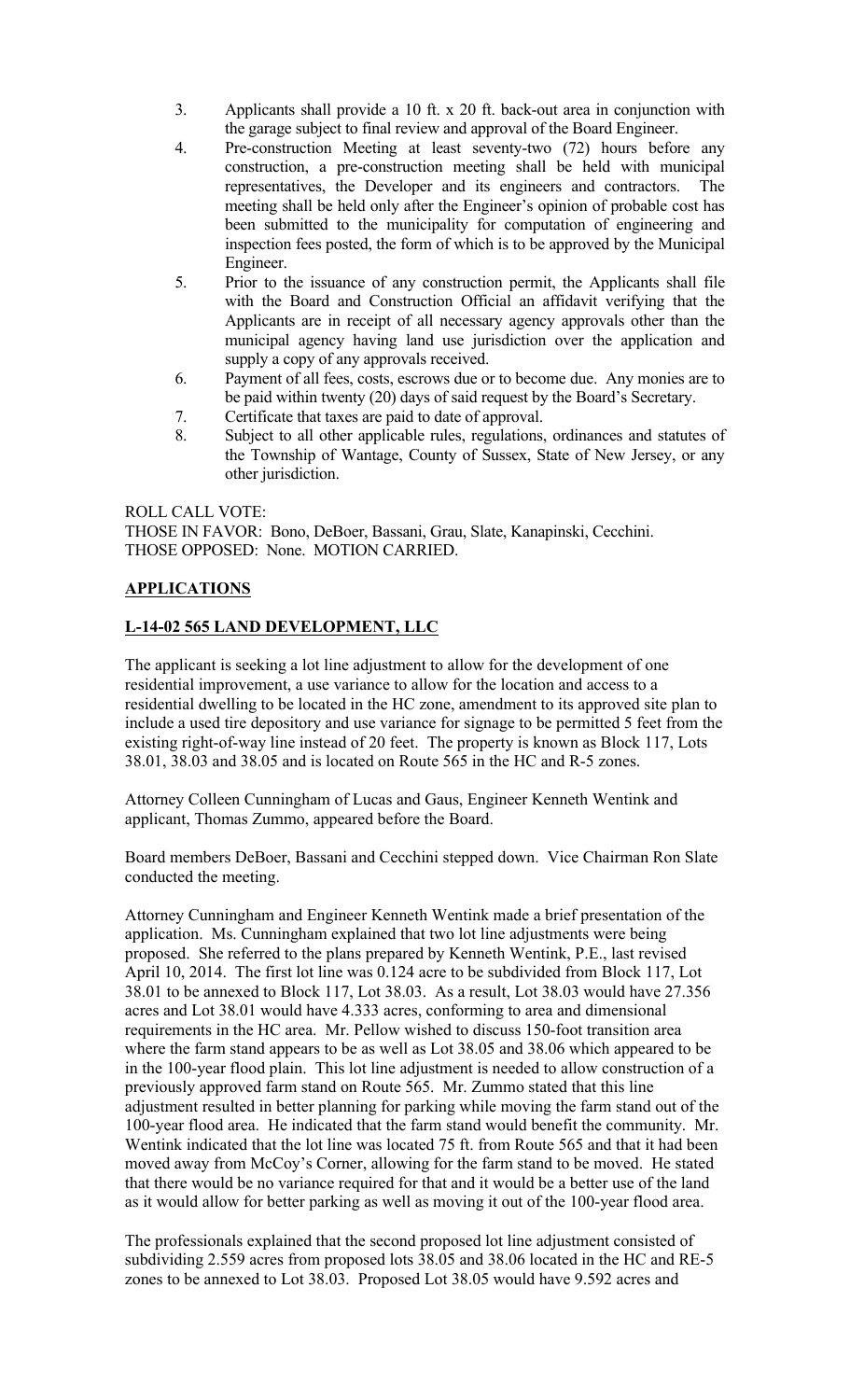proposed Lot 38.06 would have 11.659 acres. Mr. Wentink indicated that a driveway was being proposed to go through Lot 38.01, along the line of Lots 38.04 and 38.05. A single-family dwelling was planned to be constructed on a portion of Lot 38.03, Block 117. Mr. Wentink indicated that the house would not need a variance since it would be constructed in the residential area. The plans showed the dwelling was about 30 ft. in the flood plain. He added that the flood lines change every so many years and he indicated that he felt it would be better to show the relocation of the dwelling at time of building. He added that the flood plain delineation could change and therefore change the location of the dwelling. It was discussed that Mr. Wentink would work with Mr. Pellow on the design of the house. Mr. Wentink referred to Item #5 on Page 3 of Mr. Pellow's report regarding the test pits for the septic system and he felt that it would make more sense to do them at the time of building permit with actual conditions. It was discussed that Mr. Wentink would submit a revised plan for the dwelling location.

With respect to the second lot line adjustment, Mr. Zummo indicated that this property was particularly suited for a residential use of that nature. He added that the property had road frontage on both Routes 565 and 628. However, they were not usable and the only possible access point would be through the back. He stated that he wished to build a family home for his son in the future and that by moving the property line, the house would be kept out of the 100-year flood plain.

With respect to the driveway and Item 4 of Mr. Pellow's report, Mr. Wentink indicated that a driveway location and profile would be provided each year when an aerial topo of the soil mining operation is submitted. Ms. Cunningham confirmed that the plans showed reference to driveway easements to be incorporated for future owners of the property. Mr. Wentink stated that a discussion took place during the site walk that Mr. Zummo's attorney and the Board's attorney would work out the proper language to be granted. The professionals stated that the applicant was in agreement. It was discussed that there would be no other access to the proposed dwelling and therefore the need for the driveway through Lot 38.01. Board member Kanapinski asked when the dwelling would be built. Mr. Zummo indicated that he anticipated it would be approximately three years. It was discussed that Township and County approval would be necessary for the driveway as the proposed driveway would be out of a county road. It was discussed that once all proposed improvements were done, all lots would be conforming. Ms. Kanapinski asked when was the construction of Thomas Martin Boulevard anticipated. Mr. Zummo responded that it would be quite some time. It was discussed that the house would most likely be built before the Boulevard and that was one of the reasons for the easement. Mr. Zummo added that Thomas Martin Boulevard would be where the entrance was located at present, by the retention pond. He also responded when asked, that he had approximately  $1.5 - 1.5$  million cubic yards of product on the site.

There were no more questions from the Board at this time. The meeting was opened to the public. Mr. Emil Conforth of 197 Route 565 stated that he had questions regarding the farm stand specifically on the right-to-farm and Mr. Zummo farming the property. He referred to the property being environmentally sensitive and that there may be endangered species. He also asked if there was a transition area and what kind. Mr. Wentink responded that it was an exceptional transition area. Ms. Kanapinski reminded Mr. Conforth that the farm stand had been approved last fall and the application being heard was for a lot line adjustment. Diane Mulford of Sherman Ridge Road asked if only one single family house was proposed for that property. Mr. John Nuss of Beemer Road asked if the fact that the Board approved the farm stand, which was not legal, did it make right. It was explained that the Board did not approve the farm stand and that a Zoning permit had been issued under the Right-to-Farm Act. Sandy Fett of Sherman Ridge Road felt that the area kept constantly coming up as being protected for something or other kind of species and that it was a special piece of property. The Board members and the Attorney stated that they were not aware that it was a protected area and that she would have to be more specific than "something or other".

There were no other members of the public wishing to come forward on this part of the application. The meeting was closed to the public and opened to the Board. The Board members had no more questions and Mr. Slate asked for a motion.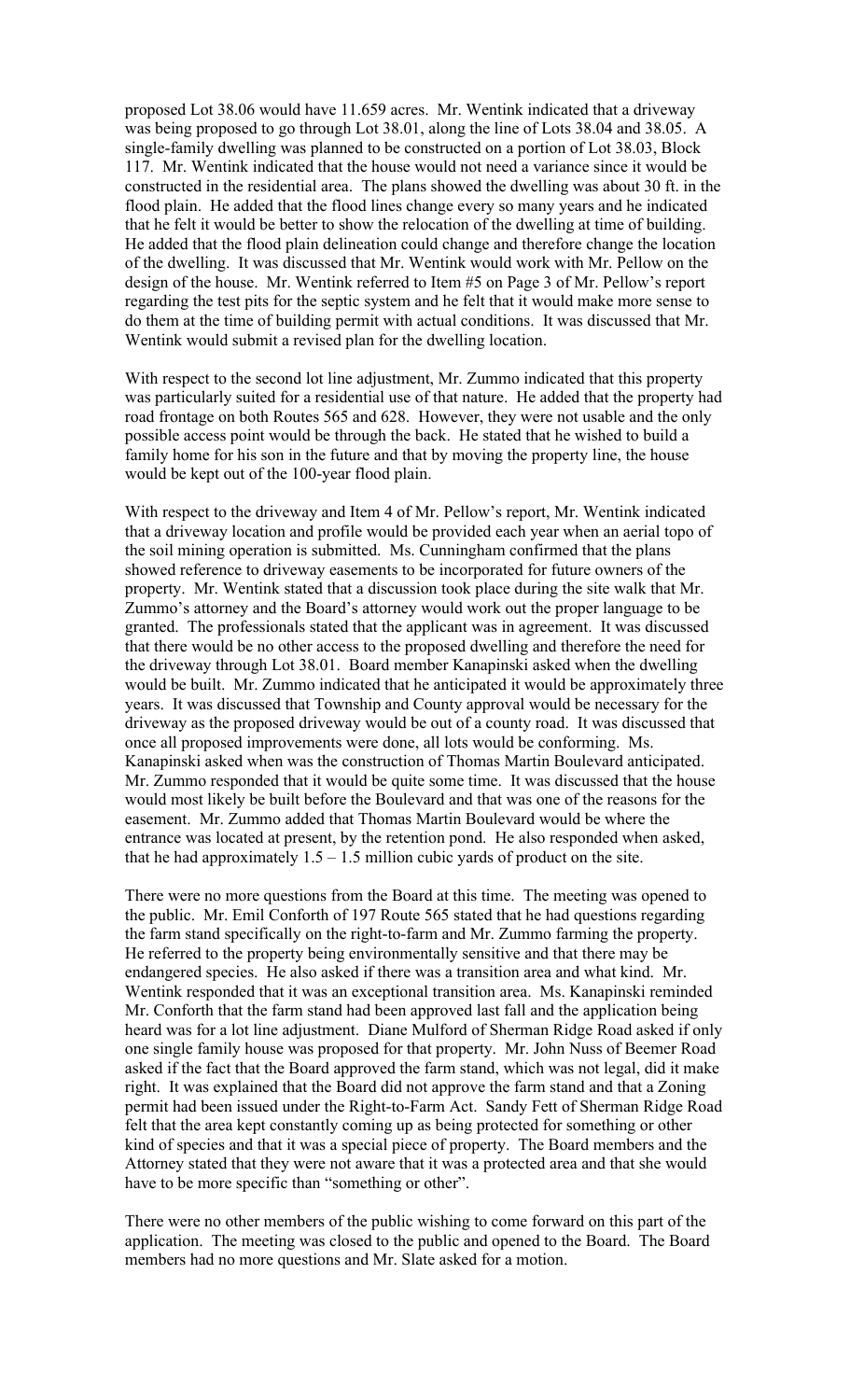Mr. Grau made a motion seconded by Mr. Stefanelli to approve this application subject to the testimony with the following conditions: Mr. Wentink to submit a revised plan for the dwelling location, driveway easements to be incorporated for future owners and driveway location and profile to be provided each year when aerial topo for the soil removal operation is done.

ROLL CALL VOTE: THOSE IN FAVOR: Bono, Grau, Slate, Stefanelli, Kanapinski. THOSE OPPOSED: None. MOTION CARRIED.

Mr. Bono made a motion seconded by Mr. Grau to approve the driveway variance.

ROLL CALL VOTE: THOSE IN FAVOR: Bono, Grau, Slate, Stefanelli, Kanapinski. THOSE OPPOSED: None. MOTION CARRIED.

With respect to the tire storage application, Ms. Cunningham stated that Mr. Wentink was still under oath and she referred to Page 3 of Mr. Pellow's report. The professionals discussed that this operation would require a use variance as a non-conforming use in the HC zone and referred to a plan entitled Tire Storage Area revised April 10, 2014, consisting of 2 pages prepared by Mr. Wentink. Mr. Wentink explained that the site was located behind the excavation of top soil and that it was more or less in the middle of the property and it was roughly about 300 ft. off of Route 565 and that the shape was a trapezoidal where the longest dimension was approximately 180 ft. and the shortest dimension measured approximately 80 ft. and approximately 70 ft. deep. Mr. Wentink indicated that based on the size of the area there should be sufficient room to maneuver vehicles. This was confirmed in Mr. Pellow's report dated March 17, 2014 and revised April 22, 2014, Item 5 where Mr. Pellow indicated that the area had been reviewed with the Land Use Board at the site walk, and there appeared to be sufficient room to maneuver. Mr. Wentink added that there would not be designated parking spaces similar to those of a store and that the site would move as the soil removal operation moved but he added that wherever it moved it would not move into the residential zone and that it would always be in the HC zone. He stated the traffic at this site would not be in the intensity of traffic at a store and that most drivers going in there would be professional drivers from tire stores and some individuals. Mr. Wentink indicated that this would be an ideal place to have this type of activity since it would be far from the road and that it would have two containers in use, one for automobile tires and one for larger equipment tires. He explained that there would be no processing of the tires on the site, that a company would come in and take the tires. The company would just come in drop off an empty container and take a full container out. He added that room for four containers would be needed as two would remain on the site and two new containers would come in to replace the full containers.

Ms. Cunningham wished to receive testimony from Mr. Zummo, who was still under oath. Mr. Zummo stated that the type of containers used would be sealed containers that would not leak anything and they would contain any oil seepage should arson arise. He added that the containers would be covered so that no rain would get in. Mr. Zummo added that there would be approximately 1000 tires to a trailer which would be completely covered at all times except during loading. He stated that Earth First Recycling of Pennsylvania would pick up the tires. He added that they were a fully approved recycling center. He reiterated that tires would not be processed on the site, that they would be stored in the trailer for possibly 30 days or less and then they would be sent to Pennsylvania. He stated that it would be a great service to the community and that their prices would be extremely competitive probably better than anyone else around and he felt that this would probably prevent a lot of tires just being dumped in fields in the future. He said that the service would be readily available with easy access and that there would be no reason not to do it. Ms. Cunningham asked Mr. Zummo if he needed to obtain any kind of DEP permit to do this, he replied that he needed to file a Notification of Exempt Recycling Activities. He stated that he had spoken with someone from the County Health Department and that he forwarded Mr. Zummo all paperwork needed. Mr. Zummo indicated that he needed to file with the Town, the County Board of Health and the Bureau of Solid Waste and upon getting confirmation of the notification then he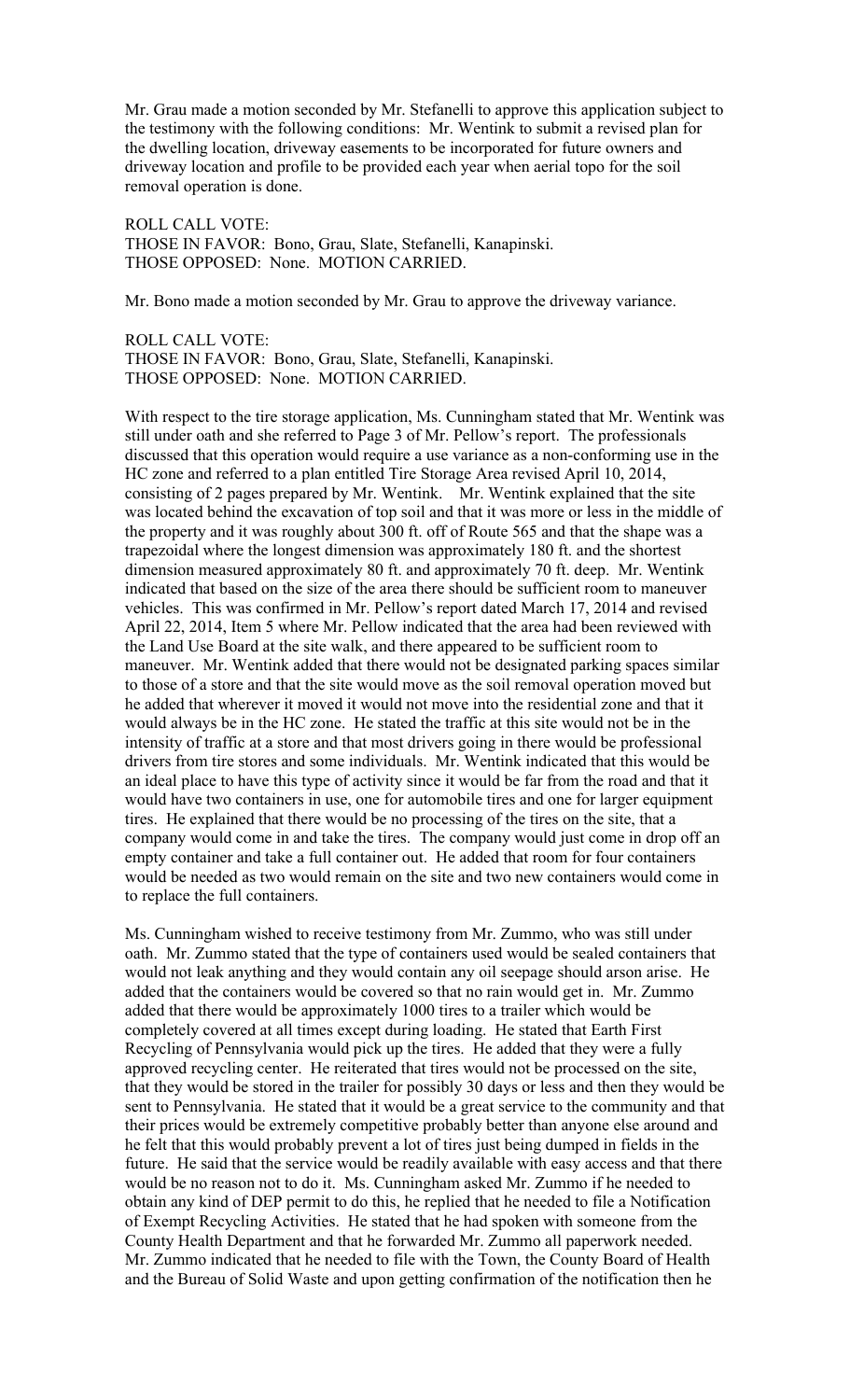would forward the same to the DEP. He stated that he would be allowed to receive a maximum of 5,000 tires per month. However, he expected to have a maximum of 2,000 tires in two separate trailers at any given time. Ms. Cunningham confirmed that Mr. Zummo was familiar with the N.J. Administrator Code regulations listed regarding keeping a maximum of 5,000 tires and that he would comply with those regulations. Mr. Zummo stated that he understood and that he would comply. It was discussed that the tires would be kept in an enclosed structure or roll off container and that the tires would be covered with tarps to prevent any water getting on the tires to avoid mosquitoes. With regards to the possibility of arson, Mr. Zummo indicated that in the event of a fire they had the equipment on site to bury the fire very quickly since they had dirt readily accessible. It was discussed that they had the water as well to control the heat. Mr. Zummo added that this property was best suited for that kind of activity because it had sufficient area and resources to control any adverse situation, good highway access, not too many homes around, no vegetation, it was a very small contained area, it had the soil on hand available to bury a fire immediately and it had low visibility to the public. He added that he also believed it was a community service since everybody talked about recycling, he offered clarification that the operation would not really be recycling but a tire collection center. Mr. Zummo stated that it would minimize the illegal dumping of tires and that they had sufficient water and dirt on site to cover a fire.

Ms. Cunningham confirmed with Mr. Zummo that Earth First Recycling was approved to receive the tires and Mr. Zummo stated that he was in possession of a general permit for processing residual waste issued by the environmental program management. Ms. Cunningham referred to Item 4 of Mr. Pellow's report in regards to this operation being an exempt facility. Ms. Cunningham stated that she had correspondence from NJDEP that referenced the exemption and the DEP's regulations. It was discussed that this operation did not represent any detriment to the property as the tires would be stored above ground in covered containers and that there would be no vermin or rodents. He stated that no dirty tires would be accepted to minimize contaminants of any kind.

Ms. Cunningham discussed the signs and the variance needed. The applicant proposed to install two signs, one for the tire storage and the existing sign for the soil removal operation. Mr. Wentink indicated that the two signs were proposed to be installed at 5 ft. from the road instead of 20 ft. as required by the ordinance. The reason for this variance request was to prevent brush clearing and for easy viewing. Mr. Zummo stated that the size of the signs would be the standard size conforming to the ordinance believed to be 25 sq.ft.

Mr. Grau wished to confirm that since the trucks would be covered with tarps they would not leak. Mr. Grau added he had seen places in Sussex County even in Wantage where they had hay covered with plastic and about 100 tires on top and he felt sure that water got on those tires and that they must be breeding areas for mosquitoes. He discussed swamps and mosquitoes in the area, as well. Mr. Bono stated that there was water there if needed but the best thing was the dirt that was available.

There were no more comments from the Board and the meeting was opened to the public. Scott Ripley, resident of Wantage and Superintendent of High Point Regional High School which is adjacent to the property of the proposed tire depository addressed the Board. Mr. Ripley expressed disagreement with the tire operation citing inherent health risks with mosquitoes, rodents and fires. He stated that the Township would not benefit from tax revenue to justify putting the children of the community at risk. Emil Conforth expressed concern about the risks, aesthetics, illnesses, and disease from mosquitoes. He added that we should think about protecting property values stating that it would be difficult for him to explain to potential property buyers what that site on the valley was. Bob Kohle stated that most of the tire places around Wantage already took tires and he asked who was going to monitor the tarp. Sandy Fett stated that she had five children that she was raising and that she did not want to have to worry about more spraying having to take place. Diane Mulford talked about the difficult task of having to evacuate high school students in case of fire, mosquitoes, fires, diseases, cats, wear and tear of roads and the fact that she had no immune system. She added that if any skydivers where coming in they would not be able to see their mark in case of a fire. Michael Rainer stated that he used to be vice chairman of the MUA in Passaic, NJ and he owned and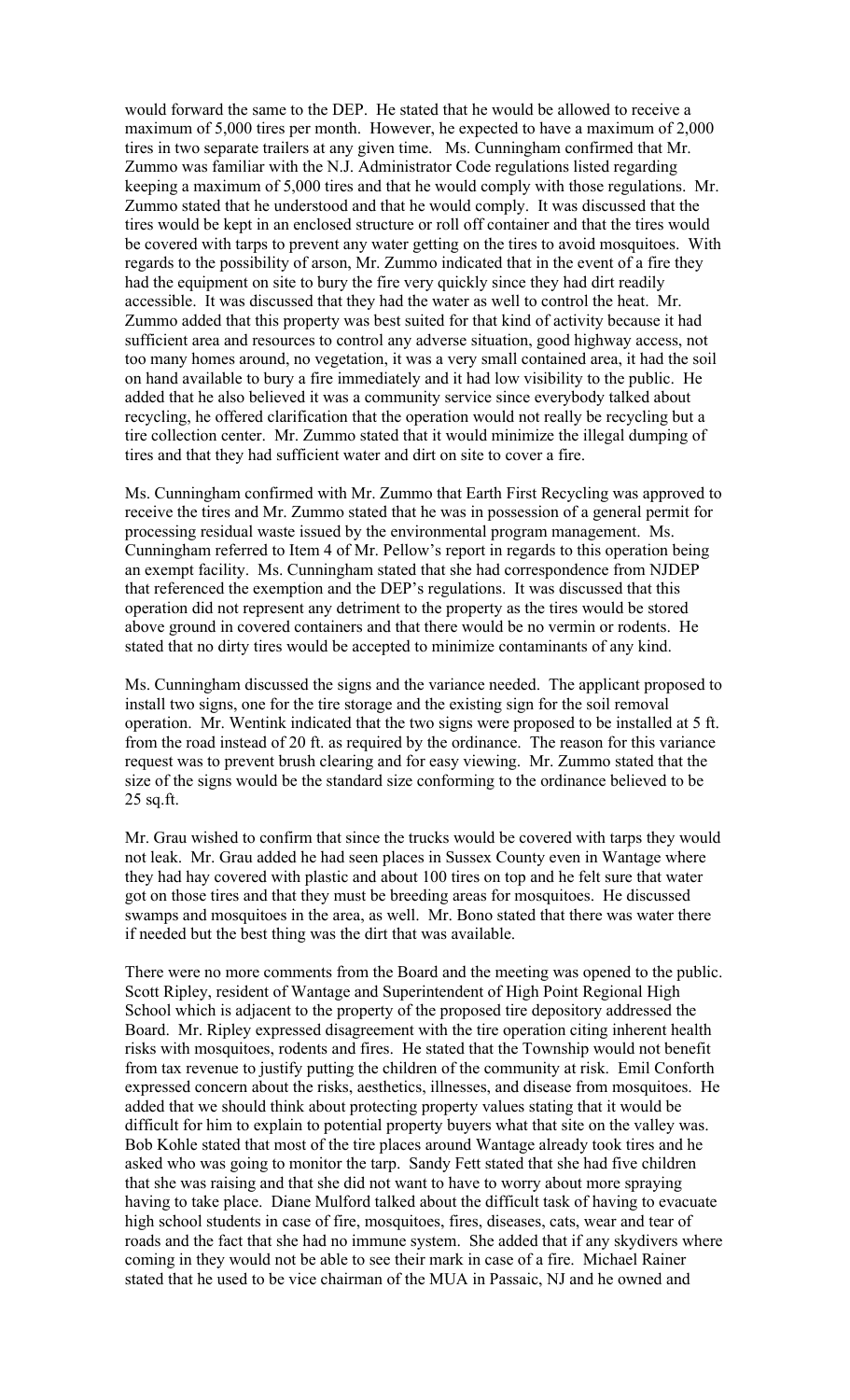operated a tire business. He asked Mr. Zummo how much experience he had with the disposal of tires. He stated that he was sure the numbers would not be 5,000 per month but more like 5,000 per week and that there would be a lot of illegal dumping on the site. He stated that he went through this in Passaic where they started a collection program with 500 tires per week and it ended up being 2,000. He stated the disposal got out of hand and it escalated. However, he stated that if he insisted on doing this he would suggest having the tires split in half so they would not retain the water. He stated that some tires would come in with rims on them and then a crusher would be necessary to crush the rims so then the recycling company would not accept them. He stated that he had a lot of tires just dumped illegally especially on weekends 200-300 tires dumped on his driveway. He stated it happened all the time. He stated that a county collection program was in place so why not let them do it. He stated that he did not feel this type of operation was needed in this community. He said that in the event of a fire, oil would go in the ground no matter how sealed the containers were, he referred to brush fires. John Nuss expressed disagreement with this operation as he opposed dumping in Wantage. He asked for clarification about the zoning approval for the farm stand as well. He asked if it was determined that the permit was issued illegally what would happen with that approval. Anne Smulewicz stated that mosquitoes travel an 8-mile radius. Sandy Fett wished to speak again. She added that she also had no immune system. There were no more persons wishing to come forward.

#### The Board took a five-minute recess.

The meeting was closed to the public and opened to the Board. Mr. Bono asked how the traffic would be handled with the public coming into an active quarry. Mr. Zummo indicated that there would be a process in place where individuals driving up would get a ticket and a receipt and there would be a trailer there to handle that activity. In addition, weight tickets would be used to weigh the trailers and a confirmation would be faxed from the other end and that the tickets would be on file as well. Mr. Zummo stated that he could not speak regarding the testimony of Mr. Rainer concerning people dropping 500 tires off illegally. Mr. Wentink stated that there was a note on the plans regarding where the sign would be located directing customers where to go to drop off the tires. Mr. Stefanelli asked if the Health Department would be conducting the inspections. Mr. Zummo explained that the County Health Department would be conducting inspections on a regular basis. However, Mr. Zummo indicated that the Health Department as well as the Land Use Board were welcomed to come and do inspections at any time. Mr. Stefanelli asked if the permit from the DEP was for recycling, Mr. Zummo indicated that it was only for notification, that anyone wishing to obtain a recycling permit Class B or Class C would be something completely different. There were no more questions from the Board.

Ms. Cunningham stated that after hearing the comments and questions, the applicant would like to leave the matter open and to provide the Board with additional information with respect to some of the matters and concerns that were brought up. Mr. Quinn stated that it was a little too late for that and that the Board was ready to take action at that point. Ms. Cunningham explained that perhaps the applicant could send someone else, an expert, to provide additional testimony. She wished to clarify that this was not a permit, but this was an exemption. Mr. Slate asked the Board if they wished to take action or to carry. Mr. Stefanelli stated that they should make a motion to decide.

Mr. Grau made a motion seconded by Mr. Bono to deny the tire operation.

ROLL CALL VOTE: THOSE IN FAVOR: Bono, Grau, Stefanelli, Kanapinski, Slate. THOSE OPPOSED: None. MOTION CARRIED.

### L-13-10 ROYAL BUICK GMC

The applicant is requesting waiver of site plan to allow additional parking of nine vehicles on a grassy area. The property is known as Block 2, Lot 52.02 and is located on Route 23. Notice has been made for a public hearing.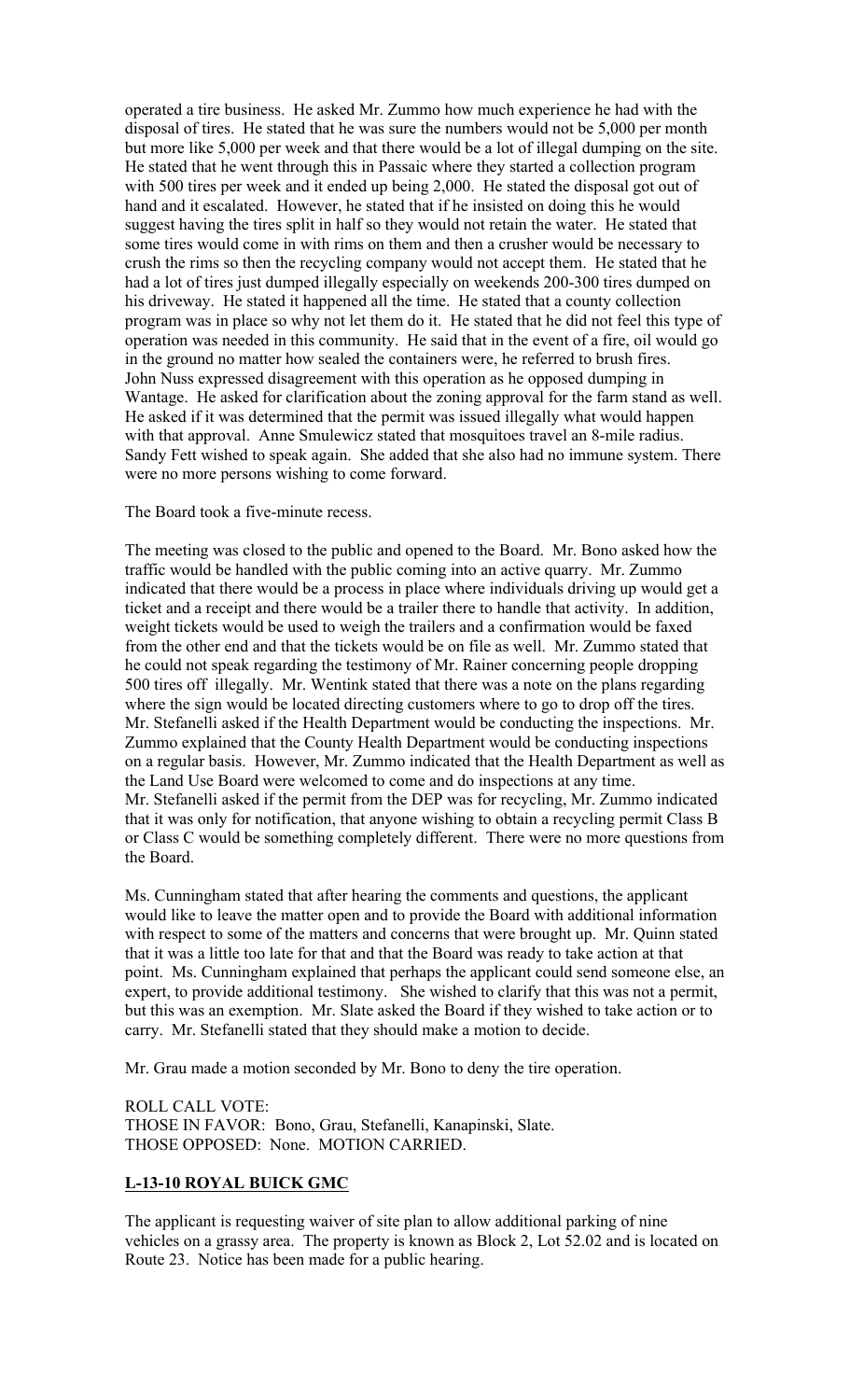Attorney James Opher and Mr. Engle Oostdyk appeared before the Board.

Mr. Opher made a brief presentation of the application. He explained that his notice involved nine spaces. However, his client had informed him that he had looked through the plans and only needed seven which was what the revised drawing showed. It was discussed that there would be no promotional signs.

Mr. Pellow's report dated April 22, 2014. Item 1 regarding the amount of cars was clarified. It was discussed that this was the third revision for seven cars on a grassy area. Mr. Pellow referred to Item 4 of his report, regarding the last revision date on the map being August 9, 2012. She added that the latest date should be shown and that the map should be signed or sealed. Mr. Opher indicated that initially, it was his client's understanding that an informal map could be used. However, it appeared that a more formal version was requested and Mr. Oostdyk would comply. Mr. Opher referred to Item 8 of the report where Mr. Pellow indicated that the Board may wish to visit the site. However, he added that the site was located in a main thoroughfare and he was almost certain that most of the Board members were familiar with area where the vehicles were parked on the grass. Item 3 of the report referred to the kind of vehicles that would be displayed on the grass. Mr. Opher stated that it would be Buicks and GMC trucks and cars with trucks being displayed at present however, cars would also be displayed. Ms. Kanapinski asked if the cars displayed would be new, Mr. Oostdyk stated that there would be predominantly new and an occasional used car. Ms. Kanapinski confirmed that there were additional display cars on the macadam. Mr. Oostdyk agreed. Mr. Cecchini clarified that it was actually a grassy area between two paved display areas.

Mr. Cecchini stated that the object of what the Board had decided was that there was an uncontrolled use of undesignated areas of properties and in the interest of giving the Zoning Official some type guideline the Board came up with the idea that they would allow properties that had current original site plans to appear before the Board somewhat informally to show what they wanted to do in the non-designated areas in an effort to create an area with some type of control, some kind of number from the property owner as far as how many vehicles or any items that would be placed out on a lawn area for sale. This was done in the interest of trying to be fair to everyone. Mr. Cecchini stated that this applicant was applying for seven spots on a grassy area and that this only be allowed one time and that there would be no more applications by the owner or any other owner for other areas of display. Mr. Opher indicated that it was his understanding and that was the reason why he advertised this application as a revision to a site plan. Mr. Opher stated that he understood that if anything different was requested, that a full blown application would be needed for a variance. Mr. Cecchini agreed.

Mr. Bono stated that the site was immaculate and that it did not represent any problems. A discussion started about how many cars was Magarino allowed. Ms. Kanapinski if there were dimensions for the display area. It was discussed that it was approximately 120 ft. long by 30-40 ft. long and 40 ft. wide. Mr. Cecchini stated that the applicant had taken the necessary steps to ask for what they were looking for and that this was necessary in keeping with continuity.

Mr. Opher asked Mr. Oostdyk if he believed that seven or more vehicles would overwhelm the area. Mr. Oostdyk replied that it would not.

There were no members of the public wishing to come forward on this application.

Mr. Bono made a motion seconded by Mr. Slate to approve this application. The approval was for seven spots in the grassy area between the two paved areas in front of the building. Mr. Quinn reminded the applicant that a revised plan addressing Mr. Pellow's concerns should be submitted.

ROLL CALL VOTE: THOSE IN FAVOR: Bono, DeBoer, Bassani, Grau, Slate, Stefanelli, Kanapinski, Cecchini. THOSE OPPOSED: None. MOTION CARRIED.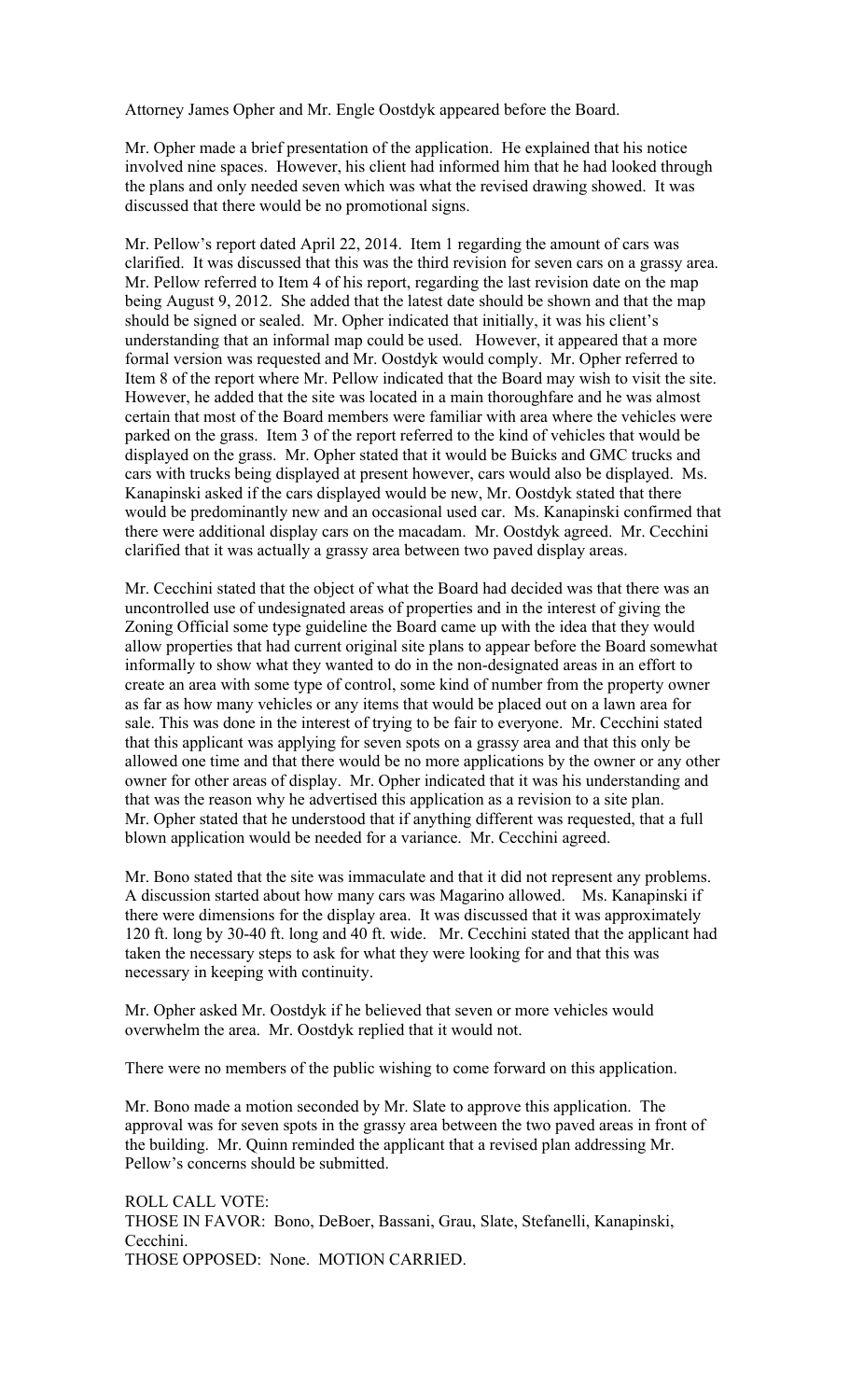# INFORMAL

#### KEVIN KENNEDY/DOW TIRE

Mr. Kennedy was looking to get some clarification from the Board regarding an expansion that he wished to accomplish at his business. He stated that he was looking to make the north end of the building a Mobil express quick lube. To do this, Mr. Kennedy would like to install garage doors in the back of the property. He added that he had not been able to find out if Old Route 23, which used to run in the back of the property, was still a road or if it had been abandoned. Mr. Kennedy had engaged the services of Engineer Ken Wentink to help him find out about the status of the road. Mr. Wentink stated that he had worked on the property in 1981. It was discussed by the Board that a survey of the property would reveal the property lines and that the vacation of the road would be recorded in the County Clerk's office. Mr. Cecchini stated to Mr. Kennedy that he would need a site plan if he intended to re-route traffic through the site. It was discussed that Mr. Kennedy had some violations and that he intended to upgrade the property. Mr. Kennedy made reference to a zoning application for a sign that he submitted some time ago. It was discussed that the sign was to be located in the right-ofway line. The permit was denied, citing that it needed Land Use approval. Mr. Cecchini suggested that he use the approved 20-space site at the other end of the site to park the overflow from his auto repair building. Mr. Kennedy will speak to the owner of the property to get permission to do that. Mr. Kennedy was given six months to work out the issues with this site and to come in with a Land Use application.

#### DON BASSANI / BLOCK 7, LOT 17.01

Mr. Don Bassani appeared before the Board stating that he would like a designated display area for tractors and equipment on a grassy area that he would convert to stone.

Board member Bassani stepped down.

Mr. Bassani had submitted approximately nine sets of plans which had been distributed among the Board members. Mr. Bassani explained that the nature of his business was power equipment sales and service. He stated that the plans were drawn in accordance with the dimensions off the road to avoid crowding. Mr. Bassani stated that he would like to park his large tractors in the display area. Mr. Cecchini stated that there were really no dimensions in the display area. Mr. Bassani stated that he wished to move his sign to the center. Mr. Bassani added that he wished to display lawn mowers on the grass behind the display area. Mr. Bassani stated that the display area would be setback a few feet from Route 23 so it would not be very noticeable. Mr. Bassani stated that the grass on the right of the driveway would be landscaped. Mr. Cecchini stated that Mr. Bassani should be more specific about his display areas so the Town would know what to follow and that whatever was approved could not be changed later. Mr. Bassani assured the Board that he always kept his place very nice and that no matter what he displayed it would not look like a junkyard. Mr. Cecchini stated that the Board was concerned about the next guy, the person who he could sell the business to in the future. A discussion followed regarding the designated display areas that Mr. Bassani wished to have. Mr. Cecchini tried to get him to be specific about the display areas that he was requesting and what type of equipment would be displayed in those areas. Mr. Cecchini stated that the Board would like to see on a map an area that could be measured and that would be marked for display purposes. He added that it would make it easier for the Board to decide if they would approve the request. Mr. DeBoer stated that he believed Mr. Bassani had a very nice area contrary to the gentleman that had just appeared before the Board. Mr. Cecchini stated that he did not see any problem with granting Mr. Bassani the display areas that were there at present and then he could come back next month and request more. The Board agreed. Mr. Cecchini stated that what he showed on his plans was what he could use until he appeared before the Board again showing the other areas.

Mr. Cecchini stated that he needed a motion to approve the display area showing on the map, knowing that the applicant would return next month to request additional areas that would be reviewed at that time. Mr. Ron Bassani stated that other applicants, particularly Mr. Oostdyk, had been able to rethink his application and come back and in the meantime